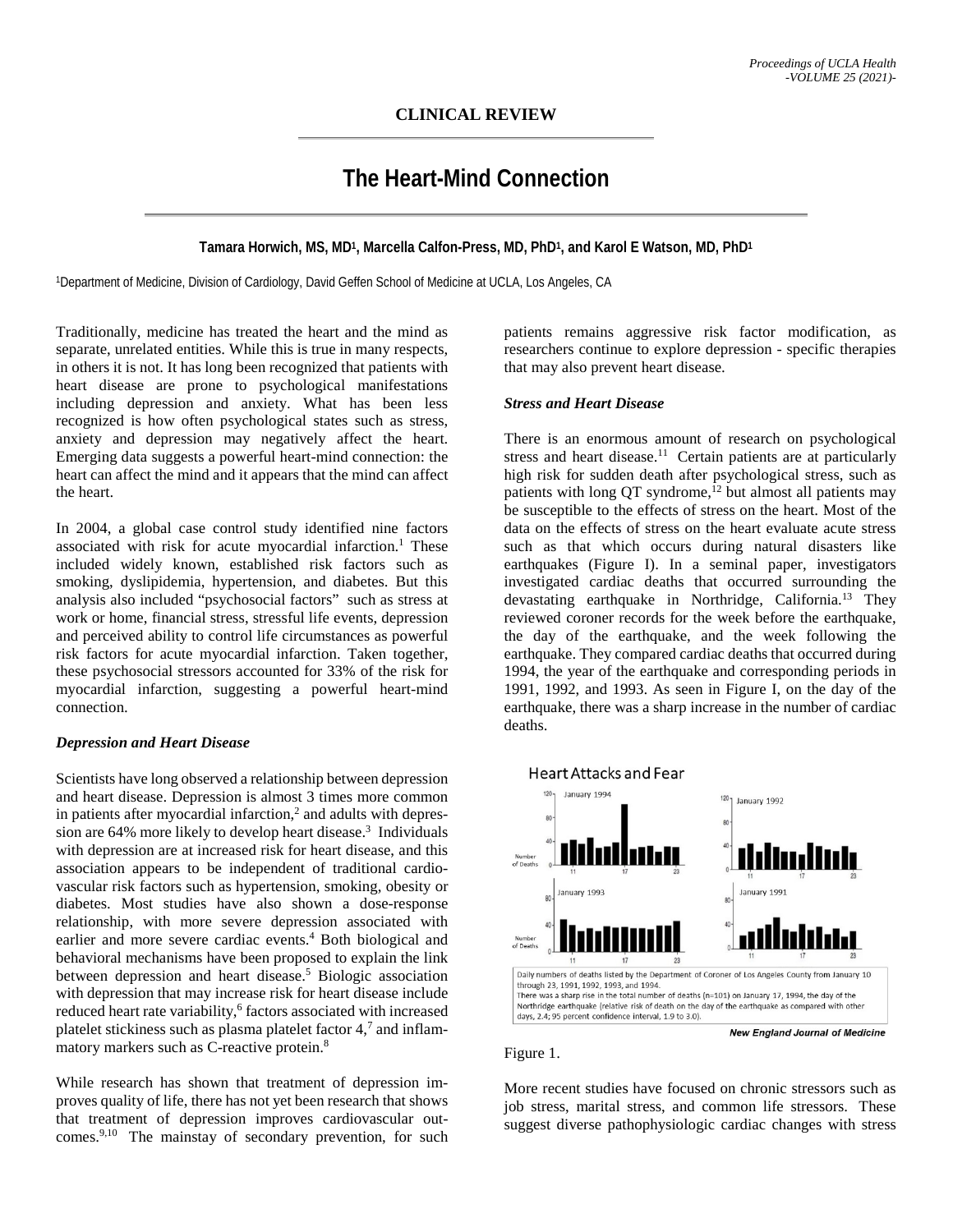including sudden death, myocardial infarction, myocardial ischemia.11 The INTERHEART investigators (1) evaluated the role of chronic stressors to incidence of myocardial infarction in a sample of ∼25,000 people from 52 countries. Stress was defined as "feeling irritable, filled with anxiety, or as having sleeping difficulties as a result of conditions at work or at home." After multiple adjustments, those who reported "permanent stress" at work or at home had more than a twofold increased risk for developing a myocardial infarction.

To further evaluate the role of stress on the heart, investigators performed stress tests in 16 patients with known coronary artery disease. They performed both traditional exercise stress tests as well as "mental stress tests." They compared myocardial blood flow before and after exposure to physical stressors (stationary bicycle riding) and before and after mental stressors (rapid mental arithmetic).14 They found myocardial blood flow in response to exercise was decreased in all 16 patients with most having chest pain. With mental stress testing 75% of the patients showed decreased myocardial blood flow but only 33% had chest pain. So, the psychological stressor was almost as likely to cause decreased myocardial blood flow as physical stress, but was less likely to cause chest pain.

Although psychological stress is a risk factor for cardiovascular disease in both men and women, emerging data shows stress may affect women's hearts differently. One of the clearest examples is with Takotsubo cardiomyopathy.15 Takotsubo cardiomyopathy is a sudden, usually reversible form of cardiomyopathy which typically demonstrates an apical ballooning pattern. It is often called stress cardiomyopathy because many cases occur after a severe emotional stressor. Ninety percent of stress cardiomyopathy cases occur in women.

In order to understand the role of stress in heart disease, we evaluated urinary stress hormone levels in men and women. Urinary stress hormone levels provide an objective way to measure stress. We compared urinary stress hormone levels between men and women. The Multi-Ethnic Study of Atherosclerosis Stress study, provided measures of urinary epinephrine, norepinephrine, dopamine, and cortisol in a 24 hour collection period. The study cohort ( $n = 654$ ) was 53% women. Women had statistically significant higher baseline levels of epinephrine, norepinephrine, dopamine, and cortisol.

## *Our Approach*

## I. Acknowledging the heart-mind connection

The cornerstone of our approach is to first acknowledge the heart-mind connection. We understand that optimally caring for our patient's hearts, means trying to understand what psychosocial factors are impacting their lives. This approach begins by acknowledging the heart-mind connection, evaluating the intersection of the heart and mind, and intervening when possible, to improve psychosocial parameters that may be affecting heart health.

#### II. Offering psychological support

The field of Cardiac Psychology has become an important part of our individualized care for cardiac patients. We work in conjunction with a dedicated cardiac psychologist to develop an innovative program that addresses psychological support. We offer initial and follow up visits with our psychologist, with the initial visit being free of charge.

## III. Offering social support (support groups)

In addition to offering professional psychosocial support, we believe peer support can be instrumental. We host a peer-led support group, guided by trained patient volunteers. This monthly support group provide women living with heart disease critical peer-to-peer support, information and encouragement.

# IV. Performing research on psychosocial stressors and the effects on the heart

We perform research on the role of stress, mindfulness, and psychosocial support and heart disease. Acknowledging this powerful connection allows us to focus efforts on identifying and modifying the psychosocial stressors that may be contributing to cardiac risk.

## V. Integrating diet, physical activity, and mindfulness into clinical care

We not only encourage our patients to incorporate positive lifestyle behaviors into their management plans, but we also proactively collaborate with dieticians, nutrition doctors, exercise physiologists, psychologists, and yoga therapists in caring for our patients. Integrating these lifestyle measures can benefit both psychological health and cardiovascular health.

#### *Conclusion*

The heart-mind connection is an important component of cardiovascular health that has often been overlooked. This connection may help explain some of the gender disparities in cardiovascular outcomes that have been documented in the literature. The care that women receive for cardiovascular disease often lags behind that of men and not surprisingly, women tend to have poorer outcomes from heart disease as compared to men. We believe that ignoring the heart-mind connection may be one reason that women's outcomes are suboptimal. By performing research, we hope to better understand the heart-mind connection and investigate management strategies that may help cardiac patients. By providing education and incorporating heart-mind interventions into clinical care for patients with cardiovascular disease, we hope to improve cardiac care, quality of life, and cardiovascular outcomes.

# **REFERENCES**

1. **Yusuf S, Hawken S, Ounpuu S, Dans T, Avezum A, Lanas F, McQueen M, Budaj A, Pais P, Varigos J, Lisheng L; INTERHEART Study Investigators**. Effect of potentially modifiable risk factors associated with myocardial infarction in 52 countries (the INTERHEART study): case-control study. *Lancet*. 2004 Sep 11-17;364